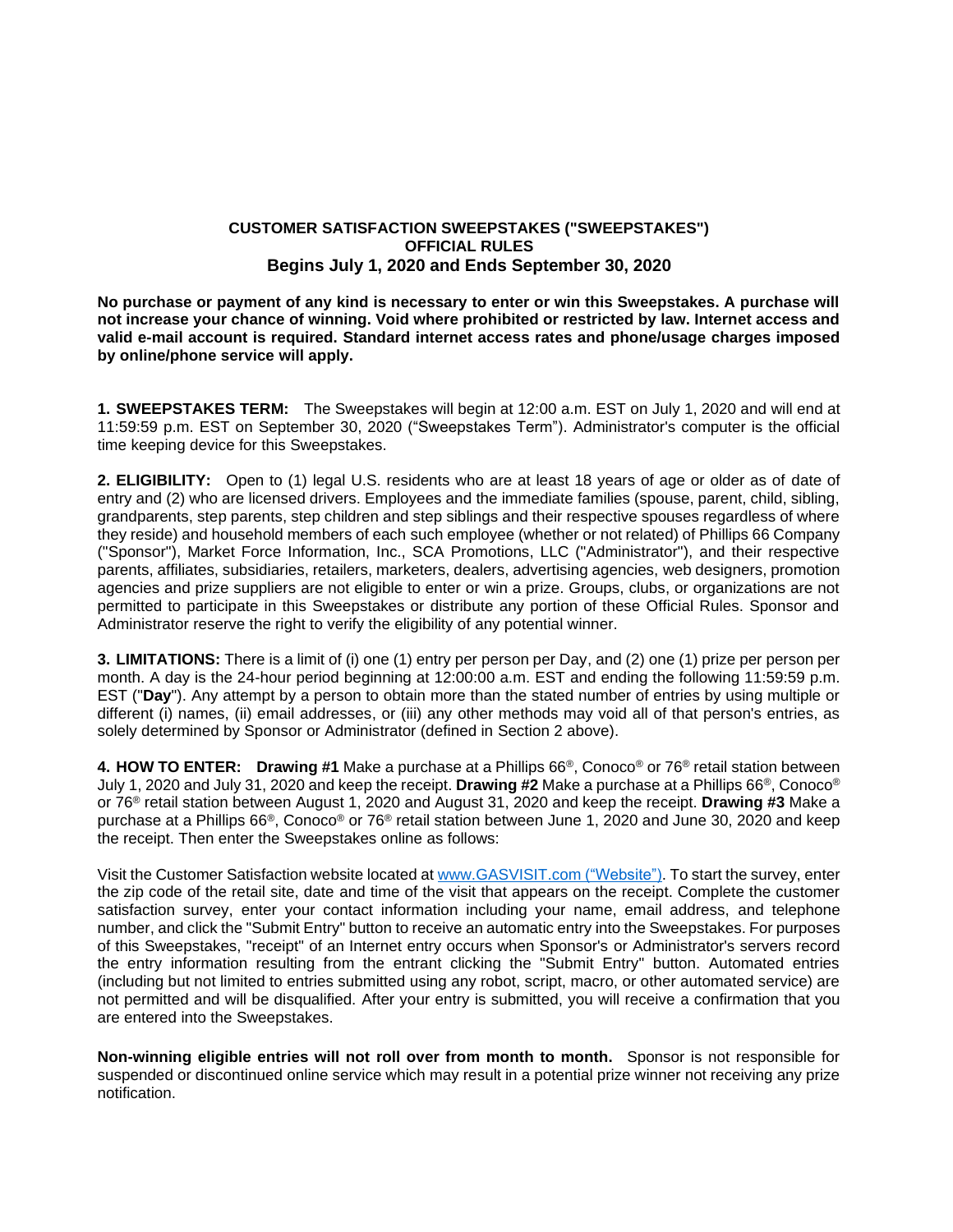**5. ALTERNATE ENTRY**: For entry into the Sweepstakes without completing the online survey, there is an alternate method of entry available (the "AMOE"). Click here:

<https://amoesite.com/entry.php?key=xq252s1cdj> (the "AMOE Website") and complete the registration form in its entirety with your full name, email address, complete mailing address (including city, state and zip code), and your date of birth. Once the request form is completed, follow the instructions to print out the form and affix the barcode to a postcard with first class postage to: Phillips 66 Customer Satisfaction Sweepstakes, 3030 LBJ Freeway, Suite 300, Dallas TX 75234. All AMOE entries must be mailed. Limit one entry per person per day. Limit one entry per postcard. Offer is limited to one (1) entry per person per Day, regardless of the number of AMOE mailings. Mail-in entries must be received by the Mail-In Entry Receipt Deadline described in Section 7 below. No photocopied or otherwise reproduced copies will be accepted. Sponsor assumes no responsibility for lost, late, incomplete, stolen, misdirected, illegible or postage due entries or mail.

**6. PRIZES:** A total of one hundred eighty (180) potential winners will be selected during the Sweepstakes Term. There will be sixty (60) potential winners selected on each Winner Selection Date described in Section 7 below. Each verified winner shall receive a \$25 Phillips 66®, Conoco® or 76® gas card. Approximate retail value of each prize: \$25.

Odds of winning a prize depend on the number of valid eligible entries received by the Entry Deadline (see Section 7). Potential winners are subject to verification of eligibility. Prizes will be fulfilled by regular U.S. mail within fifteen (15) business days of winner verification.

If a programming, production, seeding, printing or any other reason causes more than the stated number of prizes set forth in these Official Rules to be available and/or claimed, Sponsor reserves the right to award only the stated number of prizes listed above in accordance with these Official Rules. Phillips 66®, Conoco® or 76® gas cards can be redeemed at any participating Phillips 66®, Conoco® or 76® retail site. Use of each gas card is subject to the terms and conditions of the gas card.

**7. ENTRY DEADLINES AND WINNER SELECTION DATES:** The entry deadline and winner selection dates for the Sweepstakes are as follows:

|            | <b>Deadline Online</b><br>Entry<br>11:59:59 p.m. EST | <b>Mail-In Request</b><br><b>Deadline</b> | <b>Mail-In Entry</b><br><b>Receipt Deadline</b> | <b>Winner Selection Date</b><br>on or before 5 p.m.<br>EST |
|------------|------------------------------------------------------|-------------------------------------------|-------------------------------------------------|------------------------------------------------------------|
| Drawing #1 | July 31, 2020                                        | July 31, 2020                             | August 8, 2020                                  | August 15, 2020                                            |
| Drawing #2 | August 31, 2020                                      | August 31, 2020                           | September 8, 2020                               | September 15, 2020                                         |
| Drawing #3 | September 30, 2020                                   | September 30, 2020                        | October 8, 2020                                 | October 15, 2020                                           |

**8. SELECTION OF WINNERS:** Potential winners will be selected by a random drawing on or before 5:00 p.m. EST on the Winner Selection Date described above from among all eligible entries received by Sponsor. In the event of a dispute as to the identity of the winning entry, the entry will be deemed made by the authorized holder of the e-mail account associated with the winning entry.

**9. NOTIFICATION OF WINNERS:** Winners will be notified on or after the Winner Selection Date (see Section 7) by mail, email or telephone. Potential winners must acknowledge receipt of the notification within seventy-two (72) hours by replying to the notification with their physical address information to include: full name, mailing address (city, state, zip), date of birth and verify that you are a legal U.S. resident (the "Required Information") or potential winner will be disqualified. Failure to (i) return the Required Information within seventy-two (72) hours of notification, (ii) respond to a notification telephone call within seventy-two (72) hours; or if a notification is returned as undeliverable; or if a winner is found not to be eligible or not in compliance with these Official Rules, such potential winner will be disqualified, and an alternate winner will be selected through another random drawing from among all eligible entries.

**10. GENERAL CONDITIONS:** All federal, state and local laws and regulations apply. All federal, state and local taxes are the sole responsibility of the winner unless otherwise determined by Sponsor, at Sponsor's sole discretion. No cash equivalent, transfer or substitution of any prize is permitted except at Sponsor's discretion. If a prize is unavailable, a prize of equal or greater value will be awarded. Prize acceptance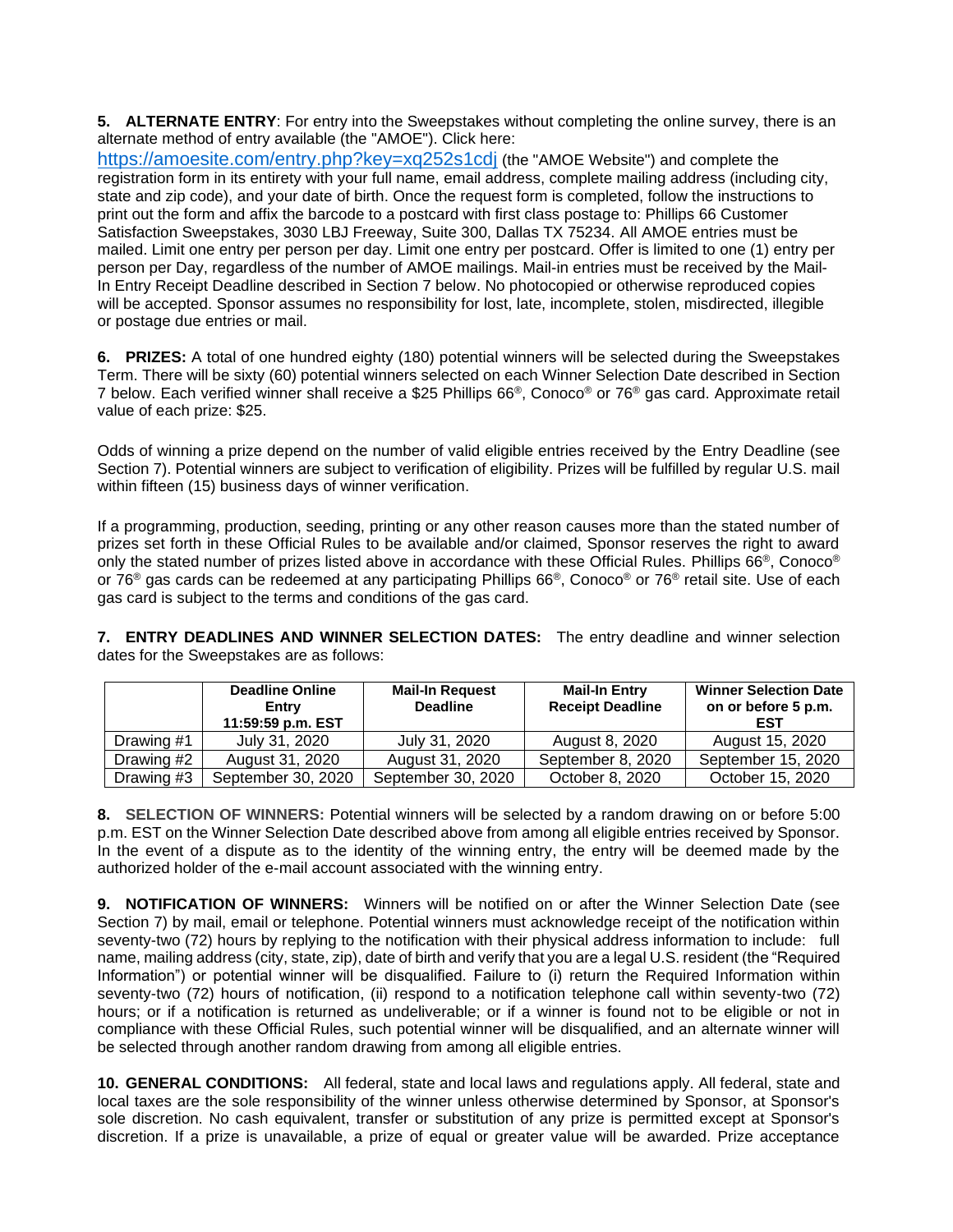constitutes permission to Sponsor and its agencies to use the recipient's name and/or likeness for advertising or trade without further compensation, unless prohibited by law. By participating in this Sweepstakes, entrants agree to be bound by these Official Rules. Material submitted becomes the sole property of Sponsor and Administrator and will not be returned. Sponsor shall also have the right to take such other measures as it deems necessary in its sole discretion to preserve the integrity of this Sweepstakes. Sponsor is not responsible for (a) lost, late, mutilated, illegible, misdirected, or incomplete entries, or non-delivered mail, text messages or email, or for interrupted or unavailable satellite, network, server, Internet Service Provider, Website, telephone or other connections, availability or accessibility, or miscommunications, or failed computer, satellite, telephone or cable transmissions, or lines, or technical failure or jumbled, garbled, corrupted, scrambled, delayed or misdirected transmissions or computer hardware or software or telephone malfunctions, failures, or technical errors or difficulties, or other errors of any kind whether human, mechanical, electronic or network or the incorrect or inaccurate capture of entry or other information or the failure to capture, or loss of, any such information; and (b) any incorrect or inaccurate information, whether caused by Website users, or by any equipment or programming associated with or utilized in this Sweepstakes, any error, omission, interruption, deletion, defect or delay in operation or transmission, communications line failure, theft or destruction or unauthorized access to, or tampering with or hacking of the Website, and (c) any other unforeseeable events. ANY ENTRY THAT OCCURS AFTER THE SYSTEM HAS FAILED FOR ANY REASON IS DEEMED A DEFECTIVE ENTRY, IS VOID, AND WILL NOT BE HONORED. Sponsor reserves the right, at its sole discretion, to (1) disqualify any individual, who tampers with the entry process or operation of the Sweepstakes, and (2) modify, suspend or terminate all or part of this Sweepstakes. Caution: Any attempt by you to deliberately damage any Website or undermine the legitimate operation of this Sweepstakes is a violation of criminal and civil laws, and should such an attempt be made, Sponsor reserves the right to seek damages from you to the fullest extent of the law. Sponsor is not responsible for injury or damage to a participant's or any other person's mobile phone, computer, tablet or any other entry device related to or resulting from participating in this Sweepstakes.

**11. LIMITATION OF LIABILITY:** Entrants agree to release and hold harmless Sponsor, Market Force Information, Inc., and Administrator, and their respective parents, affiliates, subsidiaries, retailers, marketers, dealers, advertising agencies, web designers, promotion agencies and prize suppliers, and each of their respective officers, directors, shareholders, employees, agents, successors and assigns (collectively, the "Released Parties") from any and all liabilities, damages, losses, injuries, claims and actions of any kind arising out of or resulting from participation in this Sweepstakes or from the acceptance, use, or misuse of any prize or other such benefit including, without limitation, claims based on death, publicity rights, defamation or invasion of privacy. Released Parties are not responsible for incomplete, misdirected, delayed, undelivered, inaccurate, lost, late, garbled, mutilated, illegible entries, postage-due mail, incorrect or inaccurate transcription of entry, electronic transmission errors resulting in omission, interruption, deletion, defect, delay in operations or transmission, theft, destruction or unauthorized access to or alterations of entry materials, technical, network, telephone equipment, electronic, computer, hardware or software malfunctions or limitations of any kind or for entries that for any reason are not received by Sponsor by the stated deadline. Released Parties are not responsible for any error or malfunction that occurs when processing entries, in the announcement of the prizes, mailing of prizes, in awarding of more prizes than are intended, or in any sweepstakes-related materials. The Released Parties (i) make no warranty, guaranty or representation of any kind concerning the prizes and (ii) disclaim any implied warranty.

**12. DISPUTES:** Except where prohibited, entrant agrees that (1) any and all disputes, claims and causes of action arising out of or connected with this Sweepstakes or any prize awarded shall be resolved individually, without resort to any form of class action; (2) any and all claims, judgments and awards shall be limited to actual out-of-pocket costs incurred, including costs associated with entering this Sweepstakes, but in no event attorneys' fees; and (3) under no circumstances will entrant be permitted to obtain awards for, and entrant hereby waives all rights to claim, indirect, punitive, incidental and consequential damages and any other damages, other than for actual out-of-pocket expenses, and any and all rights to have damages multiplied or otherwise increased. All issues and questions concerning the construction, validity, interpretation and enforceability of these Official Rules, or the rights and obligations of the entrant, Sponsor and Administrator in connection with this Sweepstakes, shall be governed by, and construed in accordance with, the laws of the State of Texas, without giving effect to any choice of law or conflict of law rules (whether of the State of Texas or any other jurisdiction), which would cause the application of the laws of any jurisdiction other than the State of Texas.